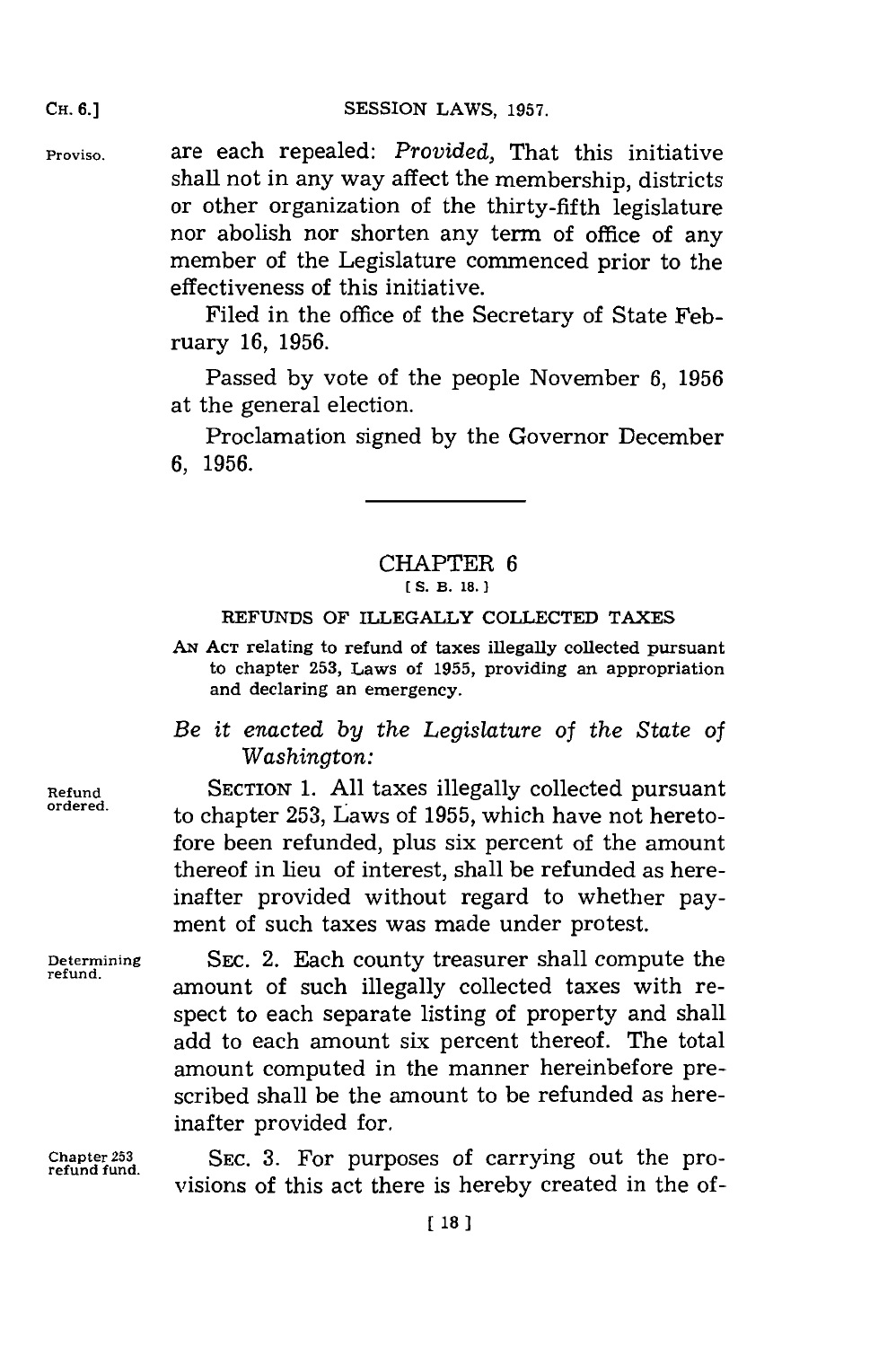fice of each county treasurer a fund which is hereby designated as the chapter **253** refund fund.

**SEC.** 4. On or before the 15th day of February, **1957,** each county treasurer shall determine the amount of taxes illegally collected for the general fund and the building fund of each school district within his county pursuant to chapter **253,** Laws of **1955,** which have not heretofore been refunded, and shall forthwith notify the board of directors of each such school district of the amounts so determined. Thereafter each county treasurer shall transfer from **School district** the general fund or from the building fund of each funds transsuch school district to the chapter **253** refund fund in his office the amount that each of the aforesaid school district funds received from illegally collected taxes: *Provided*, That in the event the cash **Proviso**. balance in the building fund of any school district is insufficient to permit a transfer therefrom of the aforesaid amount, the county treasurer shall transfer from the general fund of such district the amount necessary to make up the deficit.

**SEC. 5.** At the time of making the transfers of funds provided for in section 4 of this act, each county treasurer shall certify to the state auditor the total amount of taxes illegally collected for all school districts within his county pursuant to chapter **253,** Laws of **1955,** which have not been heretofore refunded. The state auditor shall, upon receipt of such certification, forwith transmit to the treasurer of each county six percent of the amount so certified. The amount received from the state auditor **by** the county treasurer shall be placed in the chapter **253** refund fund.

**SEC. 6.** Upon receipt from the state auditor of the amount aforesaid, each county treasurer shall forthwith proceed to draw checks upon the chapter **253** refund fund in the proper amount payable to the person in whose name the property taxed was listed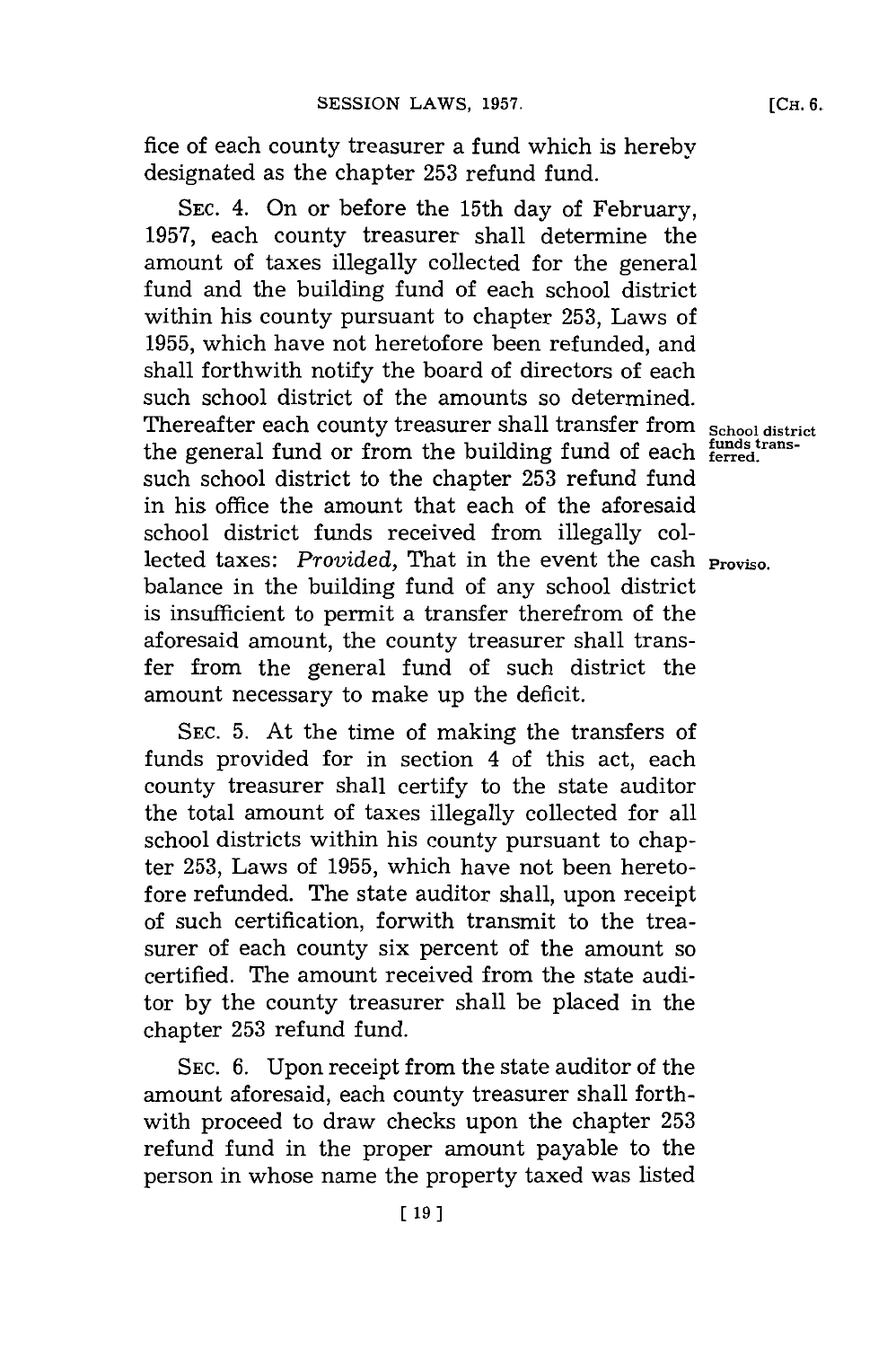on the **1956** tax receipts and mail such checks to such persons at their last address as disclosed **by** the tax rolls or tax receipts in the treasurer's office.

**SEC. 7.** Any taxes levied in October, **1956, by** or for school districts for purposes of refunding taxes attributable to levies extended on the **1956** rolls against the valuation as equalized **by** the state board of equalization pursuant to chapter **253,** Laws of **1955,** may be expended **by** such districts for current expenses and the budgets of said districts are hereby authorized to be extended and amended in such amounts for such purposes. The county treasurers are hereby directed to deposit such taxes when collected in the general fund of the proper school district and not in the county tax refund fund.

**SEC. 8.** Each county superintendent of schools shall determine the additional amount of tax, if any, which accrued to the county high school fund **by** reason of computing non-high school levies on valuations as equalized pursuant to chapter **253,** Laws of **1955,** rather than on valuations returned **by** the county assessor. The amount so determined **by** the county superintendent shall be certified **by** him to the county treasurer who shall transfer said amount from the county high school fund to the proper elementary school district fund on or before June **1, 1957.**

**Refund sums SEC. 9. All** sums remaining in the chapter **<sup>253</sup> as abandoned property.** refund fund, after June **30, 1958,** shall be transmitted **by** the county treasurer to the abandoned property section of the tax commission, in accordance with the provisions of chapter **385,** Laws of **1955,** as heretofore amended. The rights of such payees thereafter to the sums so transmitted shall be determined pursuant to chapter **365,** Laws of **1955,** as heretofore amended.

> **SEC. 10.** Any person who paid or contributed any share of **1956** taxes illegally collected pursuant to